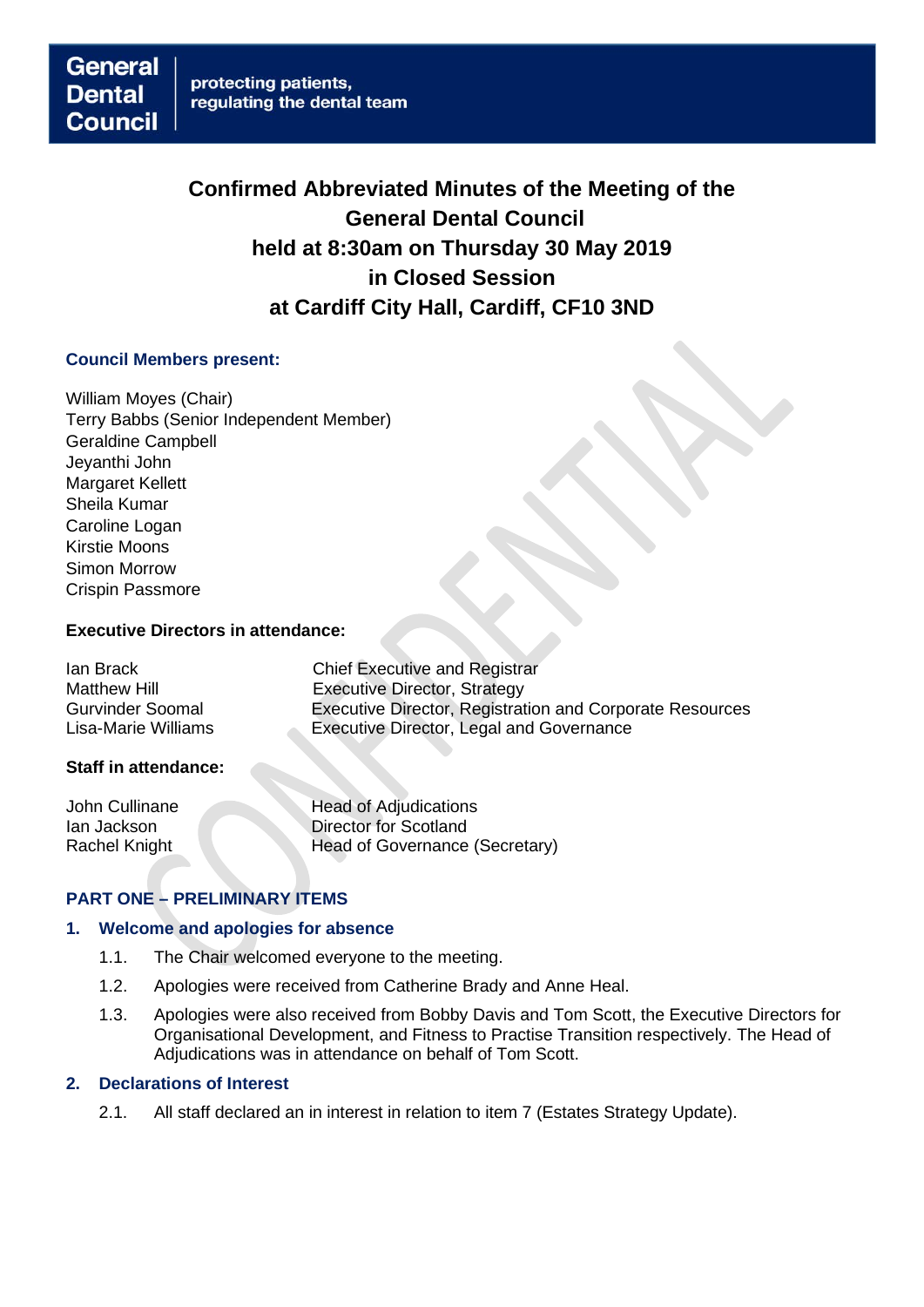## **3. Approval of minutes of the previous meetings**

- 3.1 Council **approved** the minutes from the closed Council meeting held on the 28 March 2019, subject to amendments.
- 3.2 Council **approved for publication** the abbreviated minutes from the closed Council meeting held on the 28 March 2019, subject to amendments.

**ACTION: Head of Governance to circulate revised minutes for information.**

## **4. Matters arising from the Closed Council meeting held on 28 March 2019 and rolling actions list**

- 4.1. Council **noted** the actions list and **approved** the completion of actions as recommended.
- 4.2. Council **agreed** to add an action to record that the risk appetite scoring on the strategic risk register was being revised.
- 4.3. There were no matters arising.

## **ACTION: Head of Governance to add an action to record the review of the strategic risk appetite.**

# **5. Decisions Log**

5.1. Council **noted** that there were no decisions to be reported since the Council meeting on 28 March 2019.

# **PART TWO – ITEMS FOR DECISION AND DISCUSSION**

## **6. Estates Strategy Programme Update**

- 6.1. The Council was updated on the implementation of the Estates Strategy. The plans for the refit of Wimpole Street had been amended to reflect the necessary changes in the hearing suite provision previously discussed with Council. Council were provided assurance that the updated proposals contained with the Programme update had been rigorously scrutinised at an FPC meeting on 21 May 2019. Council considered a request for further funding in respect of the refit works. The process for authorising such requests was also considered.
- 6.2. The Council agreed to:
	- 6.2.1. **approve** the request for additional funding of £205,000 including VAT required to deliver the Wimpole Street refit works;
	- 6.2.2. **delegate** authority to the Chairs of Council and FPC to approve further budget if required.

## **7. DARTS Business Case**

- 7.1. The Council considered a request to fund a new Digital Audio Recording Technology and Storage (DARTS) system for the Wimpole Street hearing suites. The Council noted that this request had been considered and approved by the SLT on 12 April 2019 and the funding for it had been endorsed by FPC, following scrutiny and discussion, on 21 May 2019.
- 7.2. This Council noted that the system would provide an opportunity to record and store hearings transcripts securely onsite. The Council discussed the need for secure, confidential and longterm storage of such records and were assured that the Executive team had required investigation of multiple solutions. The Council were also assured that the relevant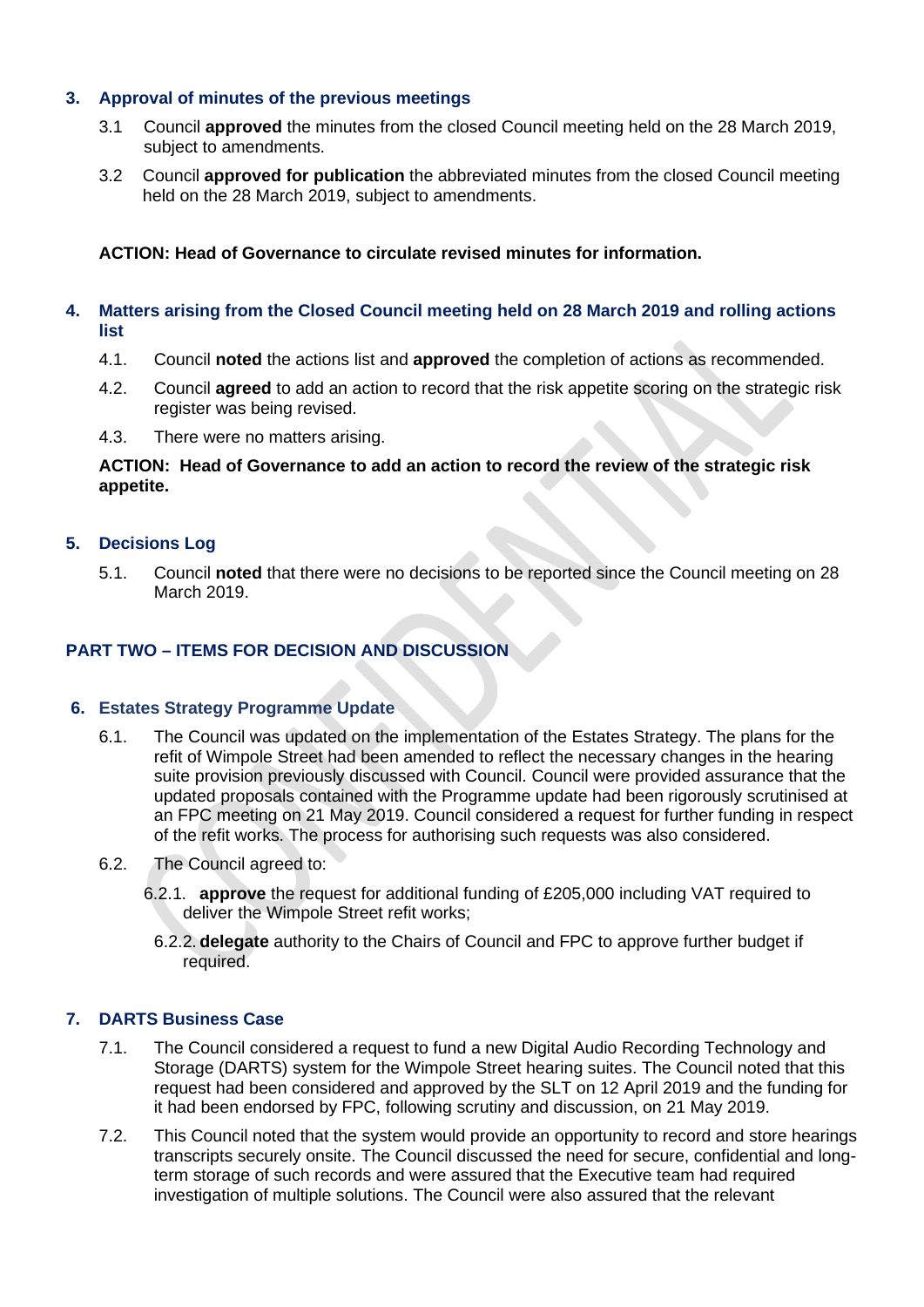operational teams would be involved in the management of the implementation of this solution: IT, Hearings and Information Governance in particular.

7.3. The Council **approved** the request for funding for the new DARTS system.

#### **8. Annual Report and Accounts**

- 8.1. The Executive Director, Strategy introduced the paper which set out the General Dental Council's Annual Report and Accounts (ARA) and letters of representation for the year to 31 December 2018. The report included feedback following informal circulation to members. The Council had previously requested a workshop to consider the annual publication framework to ensure that different publications and data complemented each other holistically.
- 8.2. The Executive Director, Corporate Resources and Registration presented the accounts, and the Council noted the assurance provided by the Audit and Risk Committee in respect of the ARA. The Council discussed the contents of the document.
- 8.3. The Council **approved** the Annual Report and Accounts 2018; and **authorised** the signing of the Annual Report and Accounts 2018 and letters of representation by the Chief Executive and Registrar and Accounting Officer and the Chair of the Council.

#### **9. Finance Review and Forecast, Q1 2019**

- 9.1 The Executive Director, Corporate Resources and Registration, presented the paper. Council discussed the Q1 forecast review and risk to the forecast.
- 9.3 Council **noted** the paper.

#### **10. Strategic Risk Update**

- 10.1. The Executive Director, Corporate Resources and Registration introduced the report. No comments had been received from members following the circulation of the April Strategic Risk Register. The CEO emphasised that, as the organisation matured, the Executive would present long-standing issues to Council that had not been dealt with during the years when the organisation was engaged in dealing with urgent financial and performance issues. There was now an opportunity to build robust long-standing systems in those areas.
- 10.2. Council **approved** the strategic risk register but **noted** that following the annual Council risk workshop work had begun to review the risk appetite elements and matrix.

#### **11. Stakeholder Perceptions Survey**

- 11.1. The Executive Director, Strategy introduced the paper, which included changes made in response to Council comments at, and since, the previous meeting. A further change to the draft blog was outstanding and Council discussed the approach to elements of the proposed publication.
- 11.2. Council **approved** the publication of the blog containing relevant links.

## **12. Future Direction CPD**

12.1. The new approach set out was the culmination of a long development and significant engagement: the proposed approach to the consultation echoed comments that had been heard in the stakeholder event prior to the meeting. Visits to dental practices had highlighted the strong governance and systems in place to enable and support the professional staff within those organisations to take responsibility for their own development. Further work was ongoing to develop guidance for dental professionals.